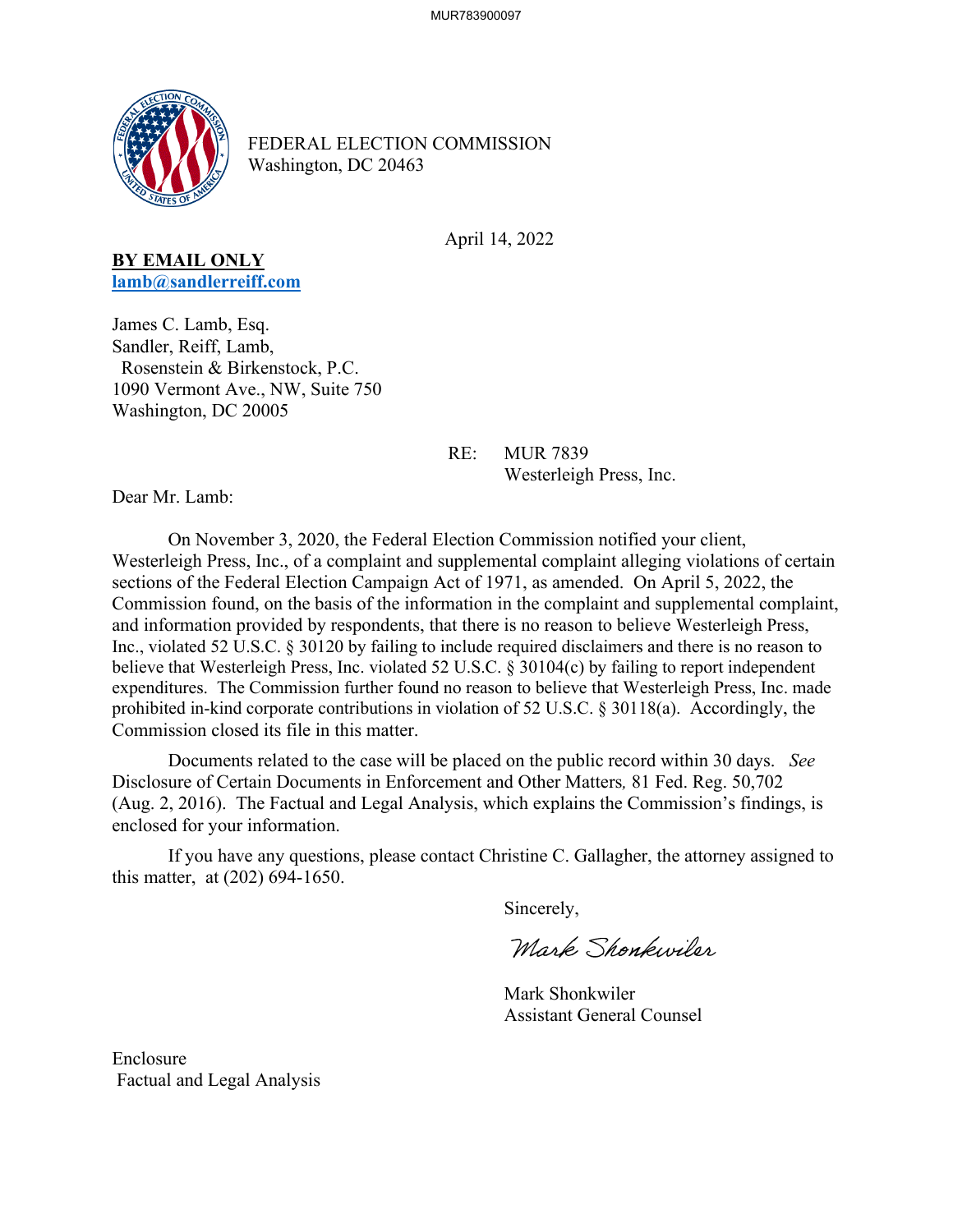## 1 **FEDERAL ELECTION COMMISSION** 2 **FACTUAL AND LEGAL ANALYSIS**

|    | <b>RESPONDENTS:</b> Westerleigh Press, Inc.           | <b>MUR 7839</b> |
|----|-------------------------------------------------------|-----------------|
| 6  | Big Sky Values (f/k/a Montanans for Bullock           |                 |
|    | and Sue Jackson in her official capacity as treasurer |                 |
|    | Jaime Harrison for U.S. Senate and David Adams        |                 |
|    | in his official capacity as treasurer                 |                 |
| 10 | Northern Leadership PAC (f/k/a Dr. Al Gross for       |                 |
| 11 | U.S. Senate) and Jay Petterson in his official        |                 |
| 12 | capacity as treasurer                                 |                 |
| 13 | Unknown Respondents                                   |                 |
| 14 |                                                       |                 |

### 15 **I. INTRODUCTION**

3 4

16 This matter was generated by a Complaint filed with the Federal Election Commission by 17 Steve Daines for Montana and Lorna Kuney in her official capacity as treasurer and the National 18 Republican Senatorial Committee. The Complaint alleges that Westerleigh Press, Inc., a 19 political print and mail vendor, and unknown Westerleigh Press customers sent anonymous 20 mailings to voters in Montana, Alaska, and South Carolina shortly before the 2020 general 21 election that expressly advocated against the Republican candidates running for Senate in those 22 states. Specifically, the Complaint alleges that the mailings lacked required disclaimers and 23 were not reported as independent expenditures in violation of the Federal Election Campaign Act 24 of 1971, as amended (the "Act"). The Complaint further alleges that the mailings may have been 25 coordinated with the campaigns of the featured candidates' Democratic opponents, Steve 26 Bullock, Al Gross, and Jaime Harrison and, therefore, the mailings were coordinated 27 communications that resulted in excessive, prohibited, and unreported in-kind contributions. 28 Westerleigh Press denies that it paid for the mailings, asserting that it was a paid vendor 29 that acted on behalf of its customers, and that it is not required to ensure that its customers' 30 mailings have disclaimers. Further, Westerleigh Press asserts that the customers who sent the 31 mailings are not federal political committees and thus are not required to include disclaimers,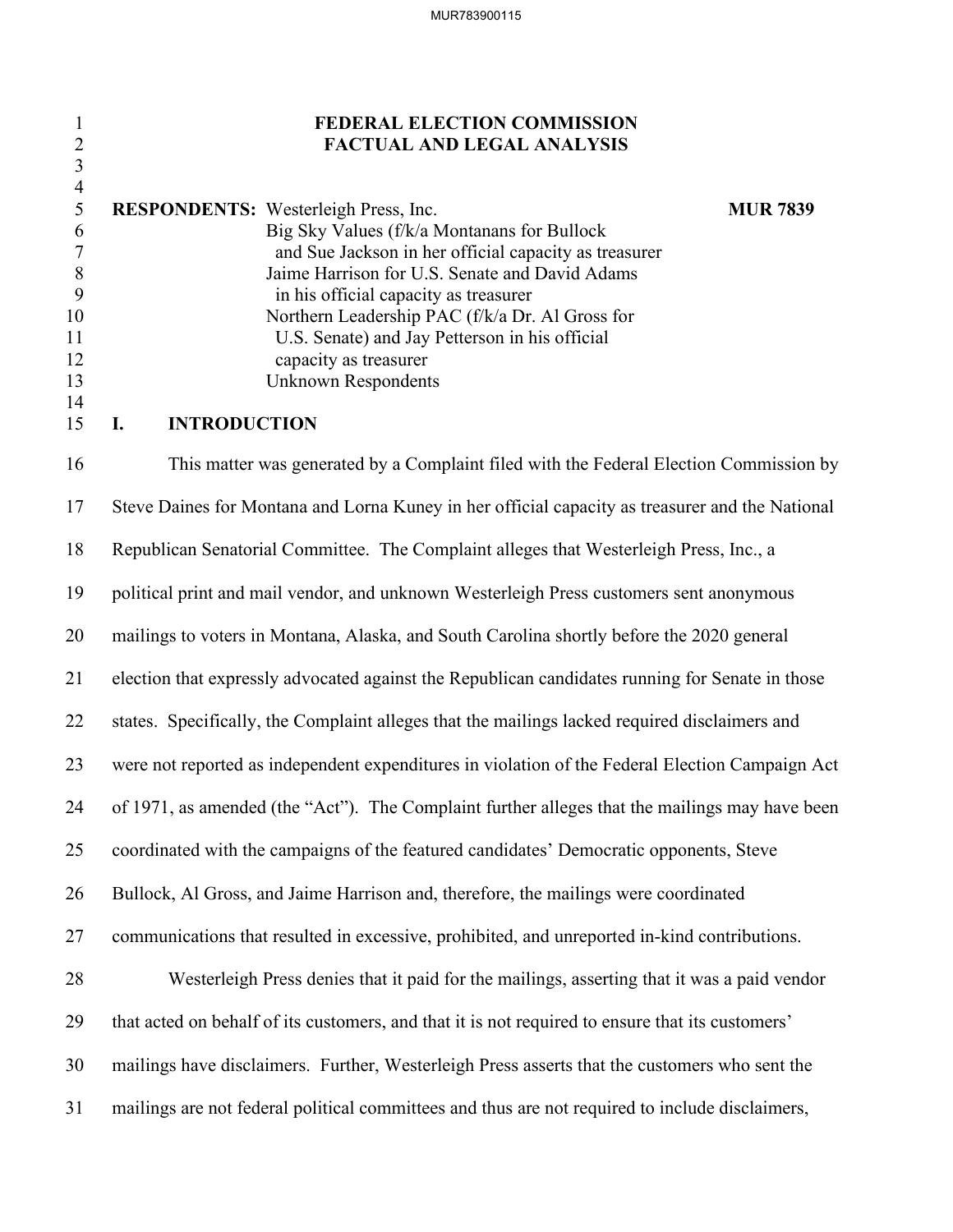### MUR783900116

MUR 7839 (Westerleigh Press, Inc., *et al*.) Factual and Legal Analysis Page 2 of 17

| $\mathbf{1}$   | unless they contained express advocacy or were coordinated communications. Westerleigh Press       |
|----------------|----------------------------------------------------------------------------------------------------|
| $\overline{2}$ | asserts that the mailings do not contain express advocacy and, to the best of its knowledge, its   |
| 3              | customers did not coordinate the mailings with any political committee. Big Sky Values (f/k/a      |
| $\overline{4}$ | Montanans for Bullock) and Sue Jackson in her official capacity as treasurer (the "Bullock         |
| 5              | Committee"), Jaime Harrison for U.S. Senate and David Adams in his official capacity as            |
| 6              | treasurer (the "Harrison Committee"), and Northern Leadership PAC (f/k/a Dr. Al Gross for U.S.     |
| $\tau$         | Senate) and Jay Petterson in his official capacity as treasurer (the "Gross Committee") filed      |
| $8\,$          | separate responses asserting that the allegations are speculative, they had no involvement with    |
| 9              | the mailings, and that they did not coordinate with whomever sent them.                            |
| 10             | As discussed below, while the mailings criticize the incumbent officeholders' purported            |
| 11             | positions on various issues, they do not constitute express advocacy. Based on the information     |
| 12             | from Westerleigh Press that none of the customers who paid for the mailings were federal           |
| 13             | political committees and given the lack of express advocacy, there is no basis to find a violation |
| 14             | of the Act's disclaimer or independent expenditure reporting requirements. Further, there is no    |
| 15             | information suggesting that the mailings were coordinated with any candidate or candidate          |
| 16             | committee, resulting in an in-kind contribution.                                                   |
| 17             | Therefore, the Commission finds no reason to believe that Westerleigh Press and                    |
| 18             | Unknown Respondents violated 52 U.S.C. § 30120 by failing to include required disclaimers.         |
| 19             | The Commission further finds no reason to believe that Westerleigh Press and Unknown               |
| 20             | Respondents violated 52 U.S.C. § 30104(c) by failing to report independent expenditures. In        |
| 21             | addition, the Commission finds no reason to believe that Westerleigh Press and Unknown             |
| 22             | Respondents made, and the Respondent political committees knowingly accepted and failed to         |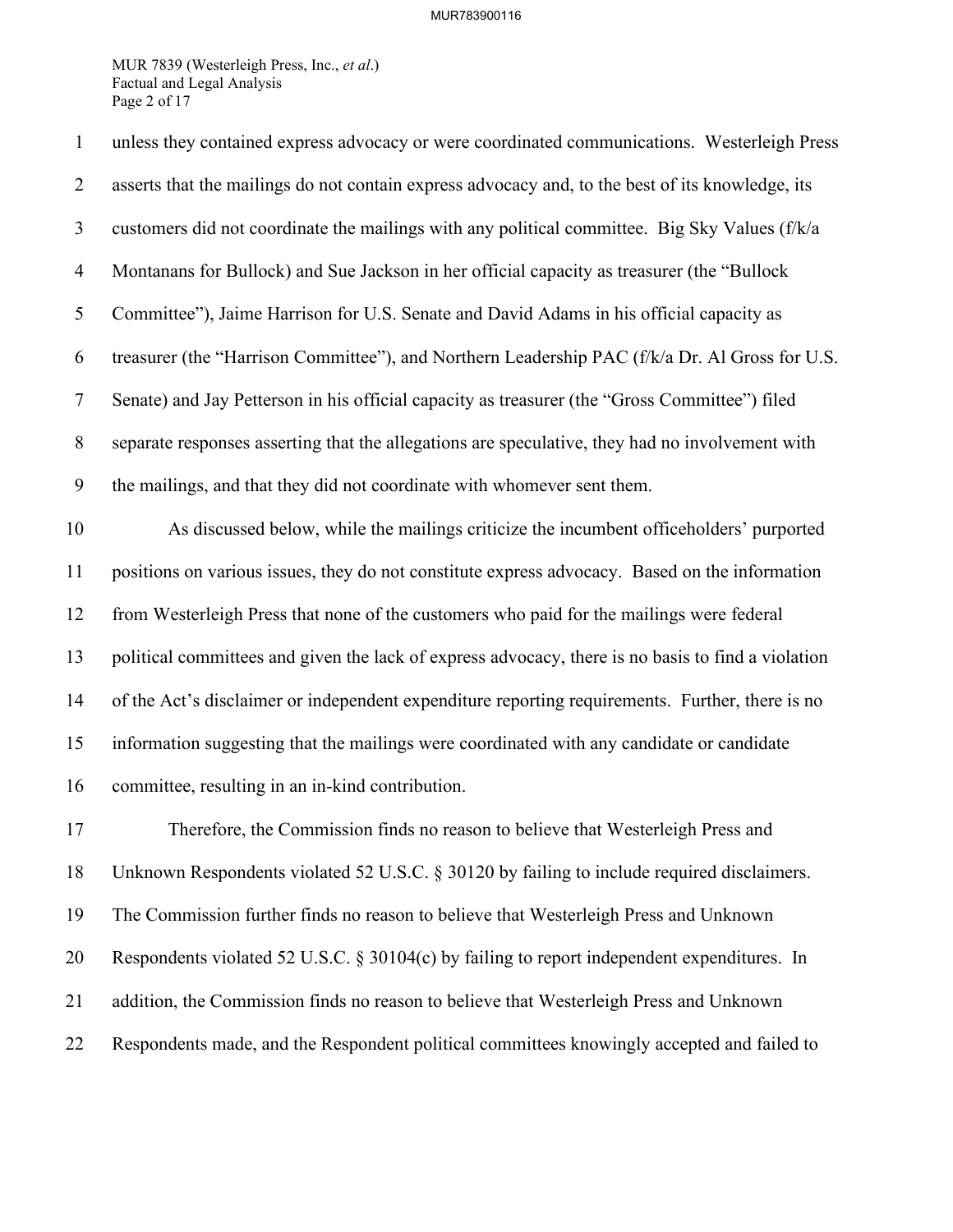MUR 7839 (Westerleigh Press, Inc., *et al*.) Factual and Legal Analysis Page 3 of 17

1 report, excessive and prohibited in-kind corporate contributions, in violation of 52 U.S.C.

2 §§ 30104(b), 30116(a)(1)(A), (f) and 30118(a).

# 3 **II. FACTUAL BACKGROUND**

4 The Complaint attaches copies of five anonymous mailings it asserts were mailed to 5 voters in Montana, Alaska, and South Carolina on or about October 22, 2020, 12 days before the 6 November 2, 2020, general elections for U.S. Senate.<sup>[1](#page-3-0)</sup> The Complaint surmises, given the use of 7 a bulk-mail permit and mail and print vendor, that more than 500 pieces were mailed in each of 8 the three states; the pre-paid postage number on the bulk mail permit indicates that the mailings 9 were each sent by Westerleigh Press.<sup>[2](#page-3-1)</sup> The Complaint states the mailings were a "dirty trick" 10 designed to suppress the vote for the featured Republican Party candidates by making false 11 statements as to their policy positions.<sup>[3](#page-3-2)</sup>

<span id="page-3-0"></span><sup>1</sup> Compl. at 2 (Oct. 27, 2020); Supp. Compl. at 2 (Oct. 28, 2020). Complainants do not explain how they acquired the mailings or dates of the mailings. However, information regarding the locations of some of the mailings appears on the address labels. *See, e.g.*, Compl., Exs. 1, 2 (mailings containing labels addressed to individuals with Montana addresses); Supp. Compl., Ex. 4 (addressee label cut-off); Ex. 5 (addressee label crossed out). *But see id.*, Ex. 6 (no address label).

<span id="page-3-1"></span><sup>2</sup> Compl. at 2; Supp. Compl. at 2.

<span id="page-3-2"></span><sup>3</sup> Supp. Compl. at 2.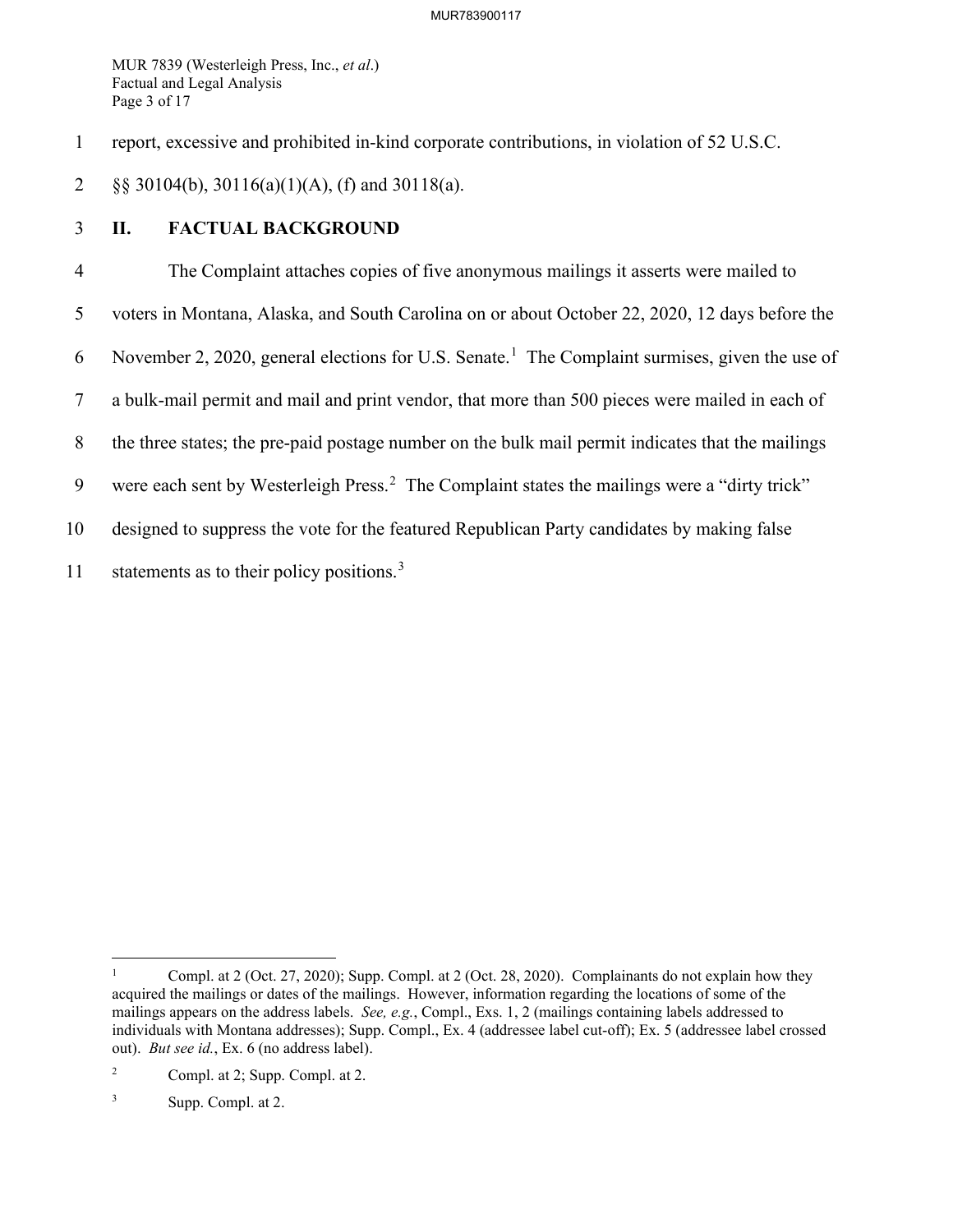MUR 7839 (Westerleigh Press, Inc., *et al*.) Factual and Legal Analysis Page 4 of 17

| <b>Mailing</b> | <b>Featured</b><br>Candidate | <b>Description</b>                                                                                                                                                                                                                                                                                                                                                                                                                                                                                                                                                                                                                                                                                    |
|----------------|------------------------------|-------------------------------------------------------------------------------------------------------------------------------------------------------------------------------------------------------------------------------------------------------------------------------------------------------------------------------------------------------------------------------------------------------------------------------------------------------------------------------------------------------------------------------------------------------------------------------------------------------------------------------------------------------------------------------------------------------|
| 1              | <b>Steve Daines</b>          | The front contains Daines's photograph with a picture<br>of the Capitol in the background, and money floating<br>in air around him. The text states "Steve Daines is on<br>a government spending spree." The back of the mail<br>piece contains a picture of a person with his or her<br>head lying on a desk holding up a sign reading<br>"Help!" with money floating in air, and states: "Call<br>Steve Daines at 202-224-2651 and tell him to stop<br>spending our families into government debt." The<br>mail piece also contains a quote from Fox News, and<br>information about the legislative bill Daines voted<br>for. $4$                                                                   |
| $\overline{2}$ | <b>Steve Daines</b>          | The front contains Daines's photograph with money<br>scattered behind him, and sets forth: "Even before the<br>pandemic Steve Daines voted for over \$2 trillion in<br>new government spending." The back of the mail<br>piece contains a photograph of two adults and one<br>child with a picture of an anvil and \$19,000 printed on<br>it. The text on the back sets forth: "Montana families"<br>are footing the bill for Steve Daines's spending spree"<br>along with information about the related legislative<br>bill. The back contains the same message as the first<br>mailing: "Call Steve Daines at 202-224-2651 and tell<br>him to stop spending our families into government<br>debt."5 |

<span id="page-4-0"></span><sup>4</sup> Compl., Ex. 1.

<span id="page-4-1"></span><sup>5</sup> *Id*. at Ex. 2.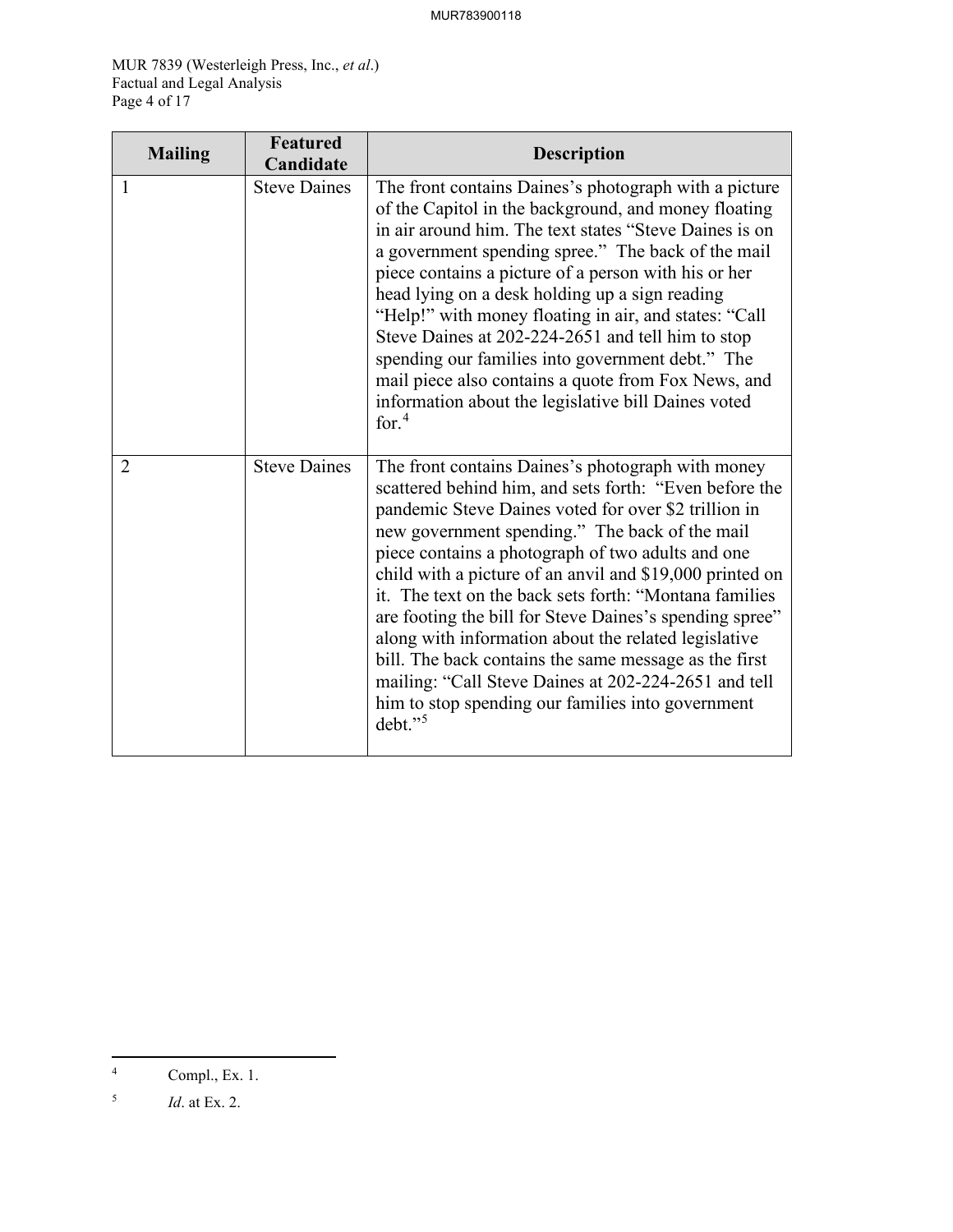| $\overline{3}$ | Dan Sullivan      | The front contains a photograph of Dan Sullivan imposed<br>over a picture of cargo crates painted with the Chinese<br>flag, and sets forth: "Why is Dan Sullivan turning his back<br>on Donald Trump and sticking up for China?" The back<br>discusses Sullivan's position on trade with China, and<br>says "Call Dan Sullivan at 202-224-2651 and tell him to<br>start standing up to China." <sup>6</sup>                                                                                                                                 |
|----------------|-------------------|---------------------------------------------------------------------------------------------------------------------------------------------------------------------------------------------------------------------------------------------------------------------------------------------------------------------------------------------------------------------------------------------------------------------------------------------------------------------------------------------------------------------------------------------|
| $\overline{4}$ | Dan Sullivan      | The images on this mail piece are identical to those of the<br>first mail piece, except a photograph of Dan Sullivan is<br>exchanged for Steve Daines's photograph. The front of<br>the fourth mail piece sets forth "Dan Sullivan is on a<br>government spending spree." The back states: "Call Dan<br>Sullivan at 202-224-3004 and tell him to stop spending<br>our families into government debt." The mail piece also<br>contains a quote from Fox News, and information about<br>the legislative bill Sullivan voted for. <sup>7</sup> |
| 5              | Lindsey<br>Graham | The front depicts various firearms and says "Lindsey<br>Graham wants to let the government round up guns. Will<br>they come for yours?" The back contains a photograph of<br>an adult and a child at a firing range, and a separate<br>photograph of Lindsey Graham. The text on the back<br>discusses legislation regarding gun control which Graham<br>sponsored, along with a quote from The Post and Courier,<br>and sets forth "Call Lindsey Graham at 202-224-5972 and<br>tell him to protect the Second Amendment." <sup>8</sup>     |

1 The Complaint alleges that the mailings should have contained a disclaimer stating who 2 paid for them and whether they were authorized by any candidate or candidate's committee.<sup>[9](#page-5-3)</sup> 3 The Complaint also alleges that the mailings may have been coordinated with the campaigns of 4 the incumbents' opponents and, if so, would therefore constitute prohibited in-kind corporate 5 contributions from Westerleigh Press or unidentified Westerleigh Press customers — depending

<span id="page-5-0"></span><sup>6</sup> Supp. Compl., Ex. 4.

<span id="page-5-1"></span><sup>7</sup> *Id*., Ex. 5.

<span id="page-5-2"></span><sup>8</sup> *Id*., Ex. 6.

<span id="page-5-3"></span><sup>9</sup> Compl. at 2-3; Supp. Compl. at 2-3.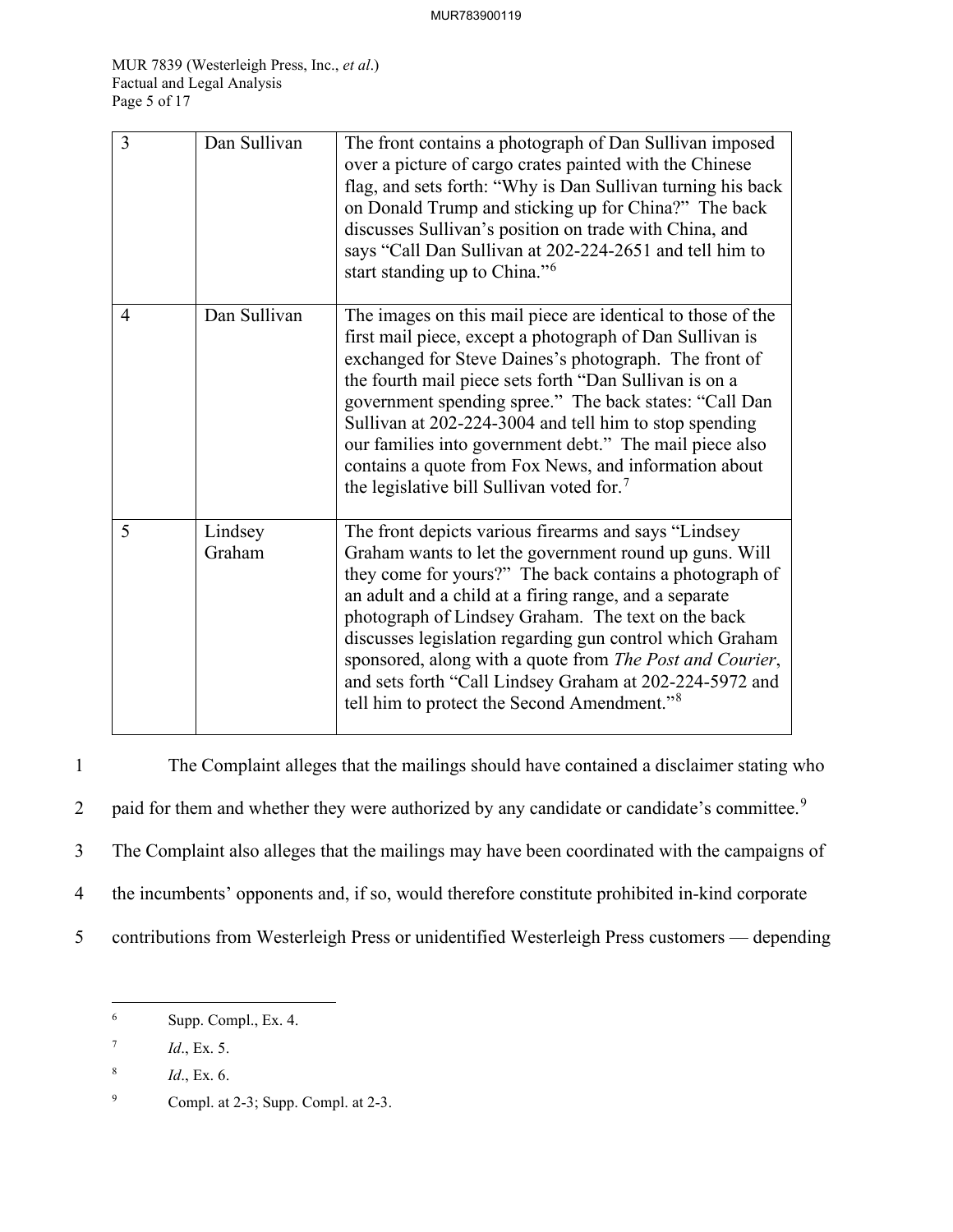MUR 7839 (Westerleigh Press, Inc., *et al*.) Factual and Legal Analysis Page 6 of 17

1 on whether the mailings were paid for by Westerleigh Press or its customers — to the Harrison, 2 Bullock, and Gross Committees.<sup>[10](#page-6-0)</sup> Alternatively, the Complaint alleges that if the mailings were 3 not coordinated, because they contained express advocacy, they were independent expenditures 4 and therefore Westerleigh Press or unidentified Westerleigh Press customers failed to report the 5 independent expenditure within 24 hours.<sup>[11](#page-6-1)</sup> 6 Westerleigh Press acknowledges that it produced and disseminated the mailings but 7 asserts that it did not pay for the mailings but rather was hired as a mail and print vendor by its 8 paying customers, the identities of which it does not reveal.<sup>[12](#page-6-2)</sup> Westerleigh Press submits an 9 affidavit from its President indicating that the customers are not federal political committees.<sup>[13](#page-6-3)</sup> 10 Westerleigh Press asserts that it is a vendor and is not responsible for ensuring that its printing 11 and mailing customers have disclaimers that may be required by the Act.<sup>[14](#page-6-4)</sup> Westerleigh Press 12 further argues, that since the mailings were not communications made by a political committee, 13 they only required disclaimers if they contained express advocacy, but that the mailings did not 14 contain express advocacy.<sup>[15](#page-6-5)</sup> Westerleigh Press further asserts that to its knowledge the mailings 15 were not coordinated with any candidate or party committee.<sup>[16](#page-6-6)</sup>

<span id="page-6-7"></span><span id="page-6-0"></span><sup>&</sup>lt;sup>10</sup> Compl. at 2-3; Supp. Compl. at 3-4. Although Westerleigh Press is a vendor, the Complaint appears to allege that Westerleigh Press may have paid for the mailings separate from or along with its unidentified customers or else was liable for the actions of its customers. *See* Supp. Compl. at 1 ("Westerleigh Press and one or more anonymous Respondents have created, paid for and disseminated false, misleading and anonymous mailers in at least two other states in violation of [the Act].").

<span id="page-6-1"></span><sup>11</sup> Compl. at 3; Supp. Compl. at 4.

<span id="page-6-2"></span><sup>&</sup>lt;sup>12</sup> Westerleigh Press Resp. at 1-2 (Feb. 5, 2021), James Glover, President, Westerleigh Press, Decl. ¶ 2 (Feb. 5, 2021).

<span id="page-6-3"></span><sup>13</sup> Westerleigh Press Resp. at 1, James Glover, President, Westerleigh Press, Decl. at 3 (averring that in January 2021 he "searched the Federal Election Commission political committee on-line database and confirmed the Customers are not on the list of registered political committees").

<span id="page-6-4"></span><sup>14</sup> Westerleigh Press Resp. at 1.

<span id="page-6-5"></span><sup>15</sup> *Id*. at 3-5.

<span id="page-6-6"></span><sup>&</sup>lt;sup>16</sup> *Id.* at 1; James Glover, President, Westerleigh Press, Decl. at 4.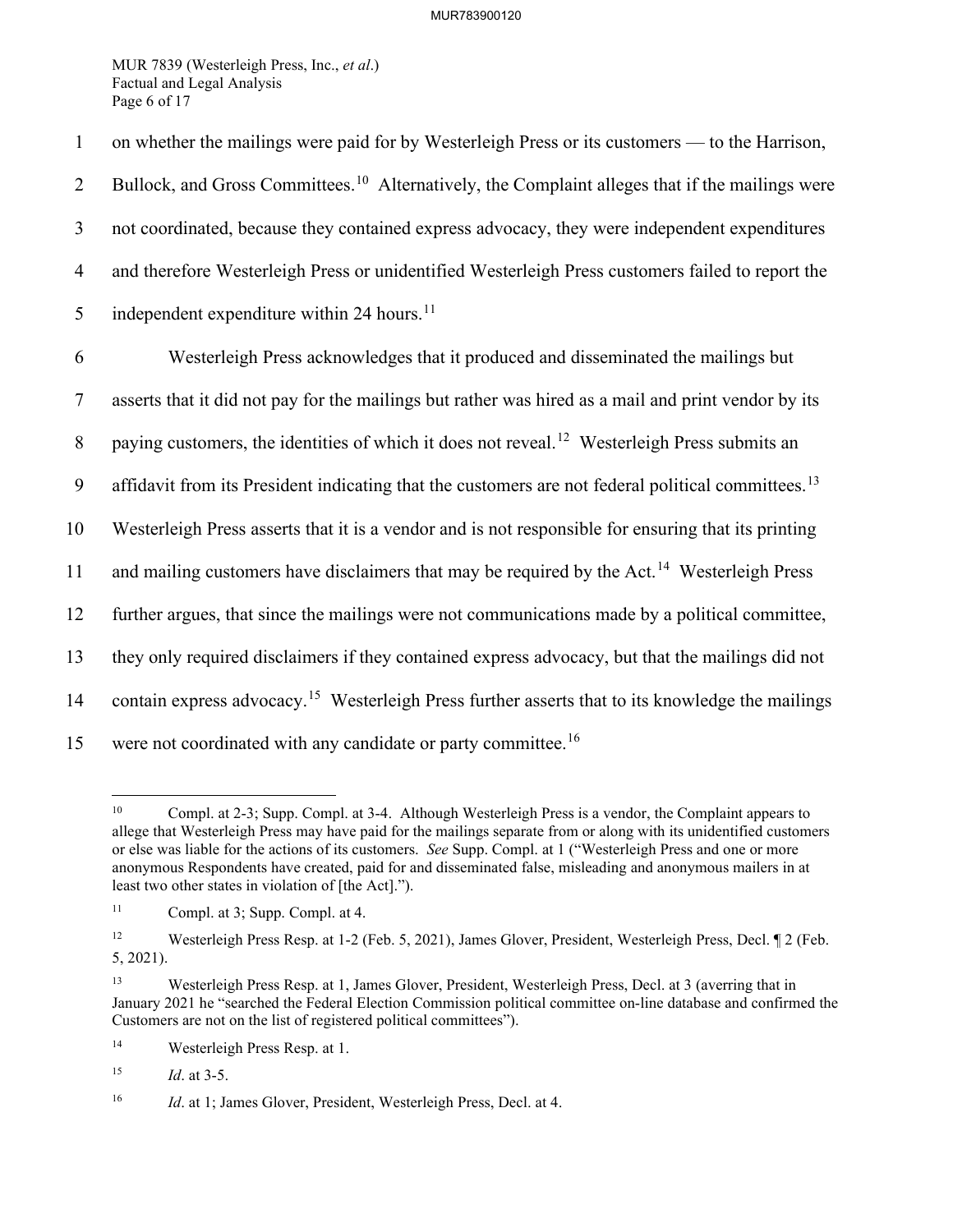MUR 7839 (Westerleigh Press, Inc., *et al*.) Factual and Legal Analysis Page 7 of 17

| $\mathbf{1}$   | The Bullock, Harrison, and Gross Committees filed separate Responses each denying any                                                          |  |
|----------------|------------------------------------------------------------------------------------------------------------------------------------------------|--|
| $\overline{2}$ | knowledge of the mailings, any involvement with their production or dissemination, and that                                                    |  |
| $\mathfrak{Z}$ | they paid for or coordinated with anyone regarding the mailings. <sup>17</sup> The Respondent Committees                                       |  |
| $\overline{4}$ | further assert that the allegations are speculative because the Complaint provides no evidence to                                              |  |
| 5              | suggest that there may have been coordination between the Committees and whoever sent the                                                      |  |
| 6              | mailings. <sup>18</sup> The Gross Committee attaches declarations from its treasurer and campaign                                              |  |
| $\overline{7}$ | manager, averring that Westerleigh Press is not a vendor of the committee, and that the                                                        |  |
| 8              | committee had no involvement in preparing or sending the mailings. <sup>19</sup> Similarly, the Harrison                                       |  |
| 9              | Committee asserts that Westerleigh Press is not a vendor for the committee. <sup>20</sup>                                                      |  |
| 10             | <b>LEGAL ANALYSIS</b><br>Ш.                                                                                                                    |  |
| 11<br>12<br>13 | The Commission Finds No Reason to Believe that Westerleigh Press and<br>A.<br>Unknown Respondents Violated the Disclaimer Provision of the Act |  |
| 14             | For political committees, the Act and Commission regulations require that all "public                                                          |  |
| 15             | communications" must include a disclaimer. <sup>21</sup> For any other person, the Act and Commission                                          |  |
| 16             | regulations require disclaimers on all public communications that expressly advocate the election                                              |  |
| 17             | or defeat of a federal candidate or that solicit any contribution, as well as on any "electioneering                                           |  |

<span id="page-7-5"></span><span id="page-7-0"></span><sup>17</sup> Bullock Committee Resp. at 1 (Dec. 17, 2020); Harrison Committee Resp. at 1 (Dec. 17, 2020); Gross Committee Resp. at 1-2 (Dec. 4, 2020). On April 21, 2021, Montanans for Bullock converted from a principal campaign committee to a multi-candidate political committee and changed its name to Big Sky Values. Big Sky Values, Statement of Organization (Apr. 21, 2021). The allegations in the Complaint occurred prior to the conversion and name change. On July 22, 2021, Dr. Al Gross for U.S. Senate converted from a principal campaign committee to a multi-candidate political committee and changed its name to Northern Leadership PAC. Northern Leadership PAC, Statement of Organization (July 22, 2021). The allegations in the Complaint occurred prior to the conversion and name change.

<span id="page-7-1"></span><sup>&</sup>lt;sup>18</sup> Bullock Committee Resp. at 1-2; Harrison Committee Resp. at 1-2; Gross Committee Resp. at 1,3.

<span id="page-7-2"></span><sup>19</sup> Gross Committee Resp., Ex. A, Jay Petterson, Treasurer, Decl. ¶¶ 3-6, Ex. B, David Keith, Campaign Manager, Decl. ¶ 5.

<span id="page-7-3"></span><sup>20</sup> Harrison Committee Resp. at 1.

<span id="page-7-4"></span><sup>&</sup>lt;sup>21</sup> 52 U.S.C. § 30120(a); 11 C.F.R. § 110.11(a)(1).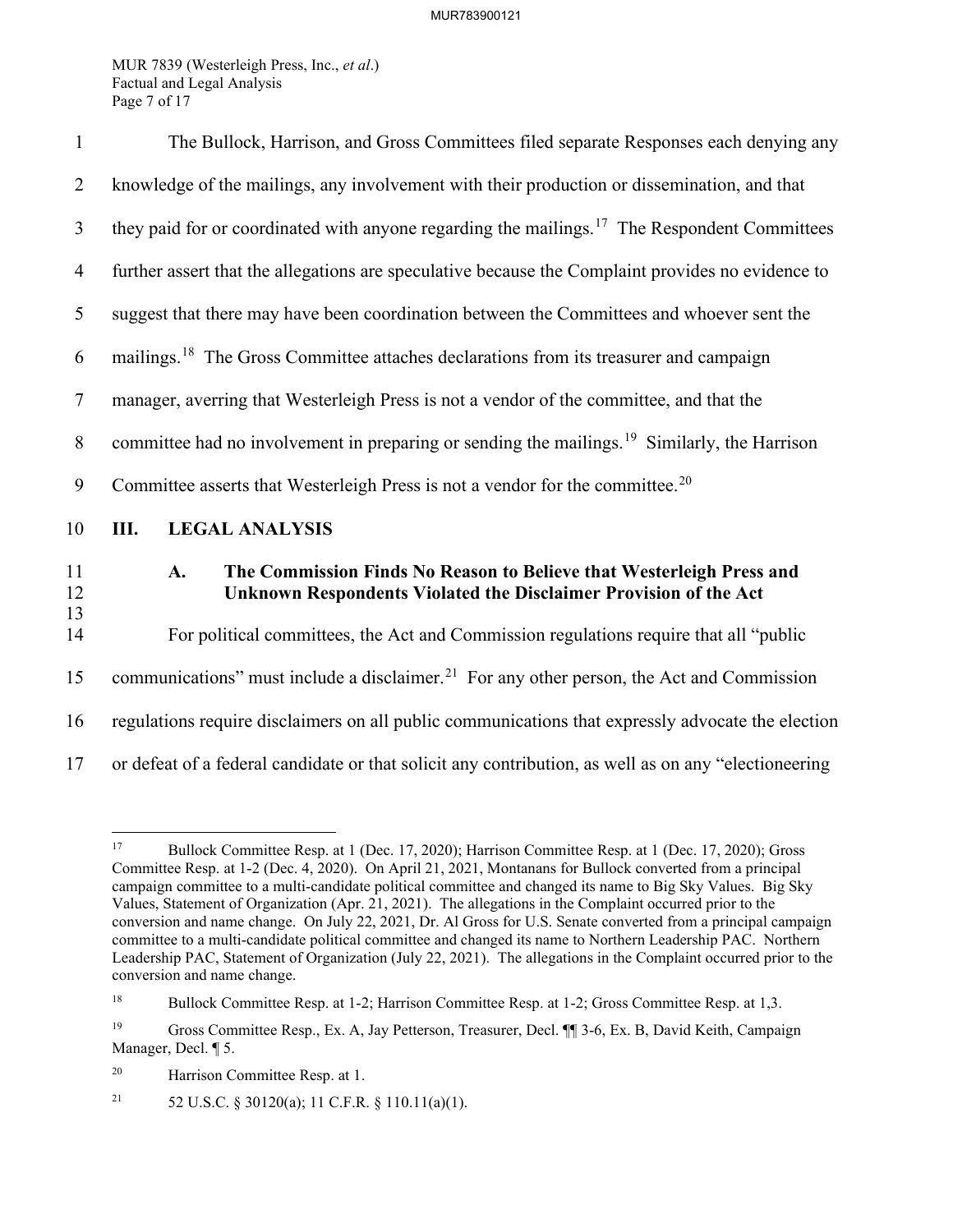MUR 7839 (Westerleigh Press, Inc., *et al*.) Factual and Legal Analysis Page 8 of 17

| $\mathbf{1}$   | communications." <sup>22</sup> Where required, disclaimers must be "presented in a clear and conspicuous      |
|----------------|---------------------------------------------------------------------------------------------------------------|
| $\overline{2}$ | manner, to give the reader, observer, or listener adequate notice of the identity of the person or            |
| 3              | political committee that paid for, and where required, that authorized the communication." <sup>23</sup> If a |
| $\overline{4}$ | communication requiring a disclaimer is not authorized by a candidate or candidate's authorized               |
| 5              | committee, it must clearly state the name and permanent street address, telephone number, or                  |
| 6              | website address of the person who paid for the communication and state that the communication                 |
| $\overline{7}$ | is not authorized by any candidate or candidate's committee. <sup>24</sup>                                    |
| $\,8\,$        | The Complaint alleges that the five mailings at issue, described above, should have                           |
| 9              | contained a disclaimer stating who paid for them and whether they were authorized by any                      |
| 10             | candidate or candidate's committee. <sup>25</sup> As explained below, there is no basis to conclude that the  |
| 11             | mailings required a disclaimer.                                                                               |
| 12             | Westerleigh Press states that it did not pay for the mailings but rather sent them on behalf                  |
| 13             | of its customers; the Response provides no details to identify its customers other than to state that         |
| 14             | they are not political committees. <sup>26</sup> Assuming Westerleigh Press's representation is accurate,     |
| 15             | and we have no information to otherwise suggest that its customers were political committees,                 |
| 16             | the mailings would only require disclaimers if they were "public communications" that contained               |
| 17             | express advocacy, or solicited a contribution, or were "electioneering communications." We                    |

<span id="page-8-0"></span><sup>&</sup>lt;sup>22</sup> 52 U.S.C. § 30120(a); 11 C.F.R. § 110.11(a). The term "public communication" includes mass mailings, which in turn are defined as mailings "by United States mail . . . of more than 500 pieces of mail matter of an identical or substantially similar nature within any 30-day period." 52 U.S.C. § 30101(22), (23); 11 C.F.R. §§ 100.26, 100.27.

<span id="page-8-1"></span><sup>&</sup>lt;sup>23</sup> 11 C.F.R. § 110.11(c).

<span id="page-8-2"></span><sup>&</sup>lt;sup>24</sup> *Id.* § 110.11(b)(3).

<span id="page-8-3"></span><sup>&</sup>lt;sup>25</sup> Compl. at 2-3; Supp. Compl. at 2-3.

<span id="page-8-4"></span><sup>&</sup>lt;sup>26</sup> As mentioned above, Westerleigh Press's President avers that in January 2021 he searched the Commission's database to determine if the customer or customers were political committees. *Supra note* [13.](#page-6-7)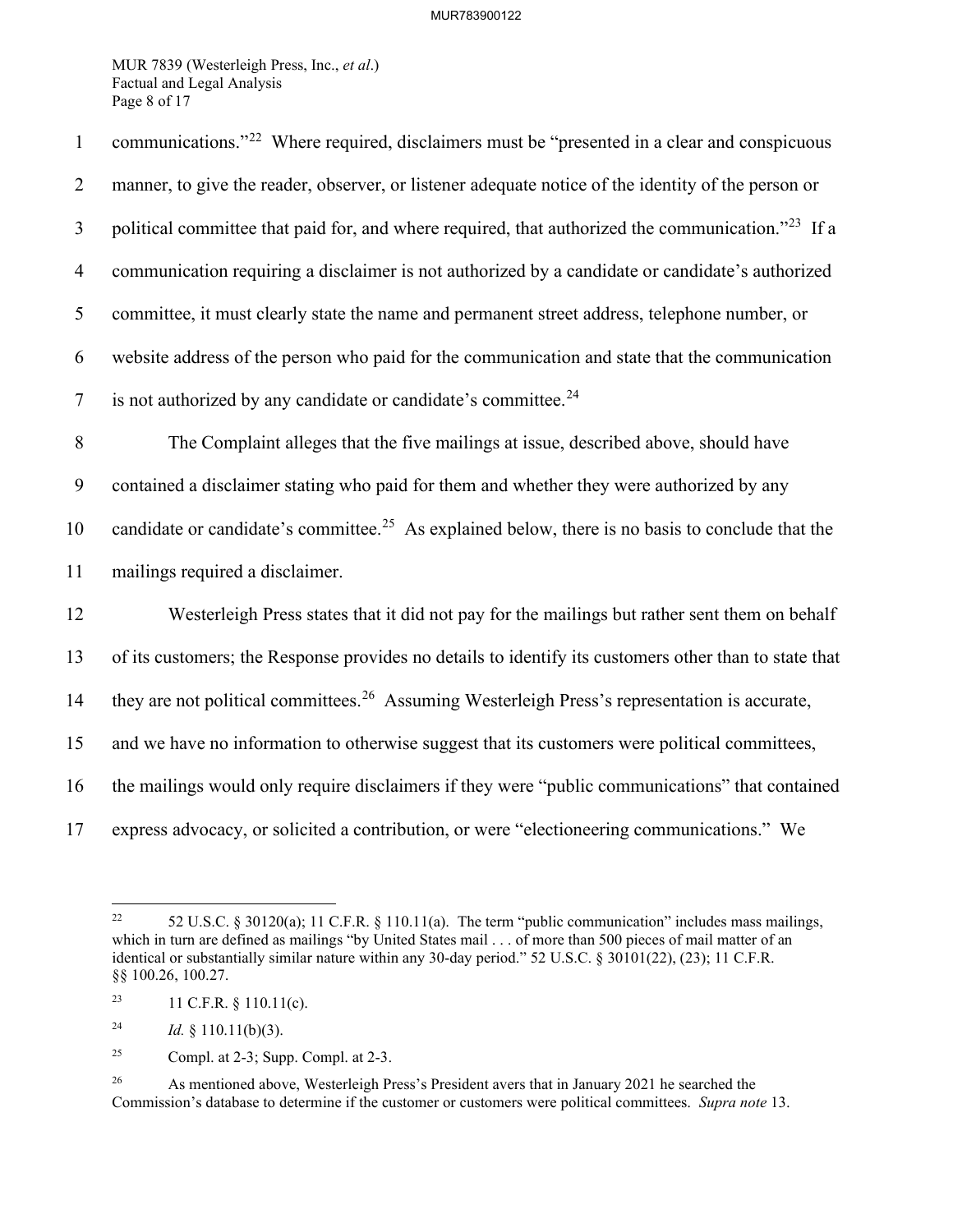MUR 7839 (Westerleigh Press, Inc., *et al*.) Factual and Legal Analysis Page 9 of 17

1 assess that none of these categories appear to be satisfied and thus no disclaimer was required for 2 any of the mailings.

3 At the outset, as printed material, the mailings do not satisfy the meaning of 4 electioneering communications, which includes only broadcast, cable, or satellite 5 communications meeting certain specified requirements.<sup>[27](#page-9-0)</sup> Further, the mailings do not solicit 6 any contribution.<sup>[28](#page-9-1)</sup> Thus, the analysis as to whether disclaimers were required focuses on 7 whether the mailings were public communications that contained express advocacy. 8 As an initial matter, it appears that the mailings may be "public communications" 9 because they were apparently "mass mailings."<sup>[29](#page-9-2)</sup> The Commission regulations define a mass 10 mailing as "a mailing by United States mail or facsimile of more than 500 pieces of mail matter 11 of an identical or substantially similar nature within any [30](#page-9-3)-day period."<sup>30</sup> As indicated by the 12 bulk mail permit appearing on each of the mailings, they were sent through the United States 13 Post Office via a vendor, suggesting that more than 500 pieces of mail were sent.<sup>[31](#page-9-4)</sup> 14 However, although the mailings were likely public communications, it does not appear 15 that they contained express advocacy. Under the Commission's regulations, a communication 16 contains express advocacy when it uses words or phrases which in context can have no other 17 reasonable meaning than to urge the election or defeat of one or more clearly identified 18 candidates.<sup>[32](#page-9-5)</sup> In addition, a communication contains express advocacy if, when taken as a whole

<span id="page-9-0"></span><sup>&</sup>lt;sup>27</sup> 52 U.S.C. § 30104(f)(3) (definition of "electioneering communication"); 11 C.F.R. § 100.29 (same).

<span id="page-9-1"></span><sup>&</sup>lt;sup>28</sup> 11 C.F.R. § 110.11(a)(3) (requiring a disclaimer if the communication solicits any contribution).

<span id="page-9-2"></span><sup>29</sup> *Id.* § 100.26 (definition of "public communication").

<span id="page-9-3"></span><sup>30</sup> *Id.* § 100.27 (definition of "mass mailing").

<span id="page-9-4"></span><sup>31</sup> Compl., Exs. 1, 2; Supp. Compl., Exs. 4, 5, 6.

<span id="page-9-5"></span><sup>32 11</sup> C.F.R. § 100.22(a); *Buckley v. Valeo*, 424 U.S. 1, 44 n.52 (1976); *FEC v. Mass. Citizens for Life*, 479 U.S. 238, 249 (1986).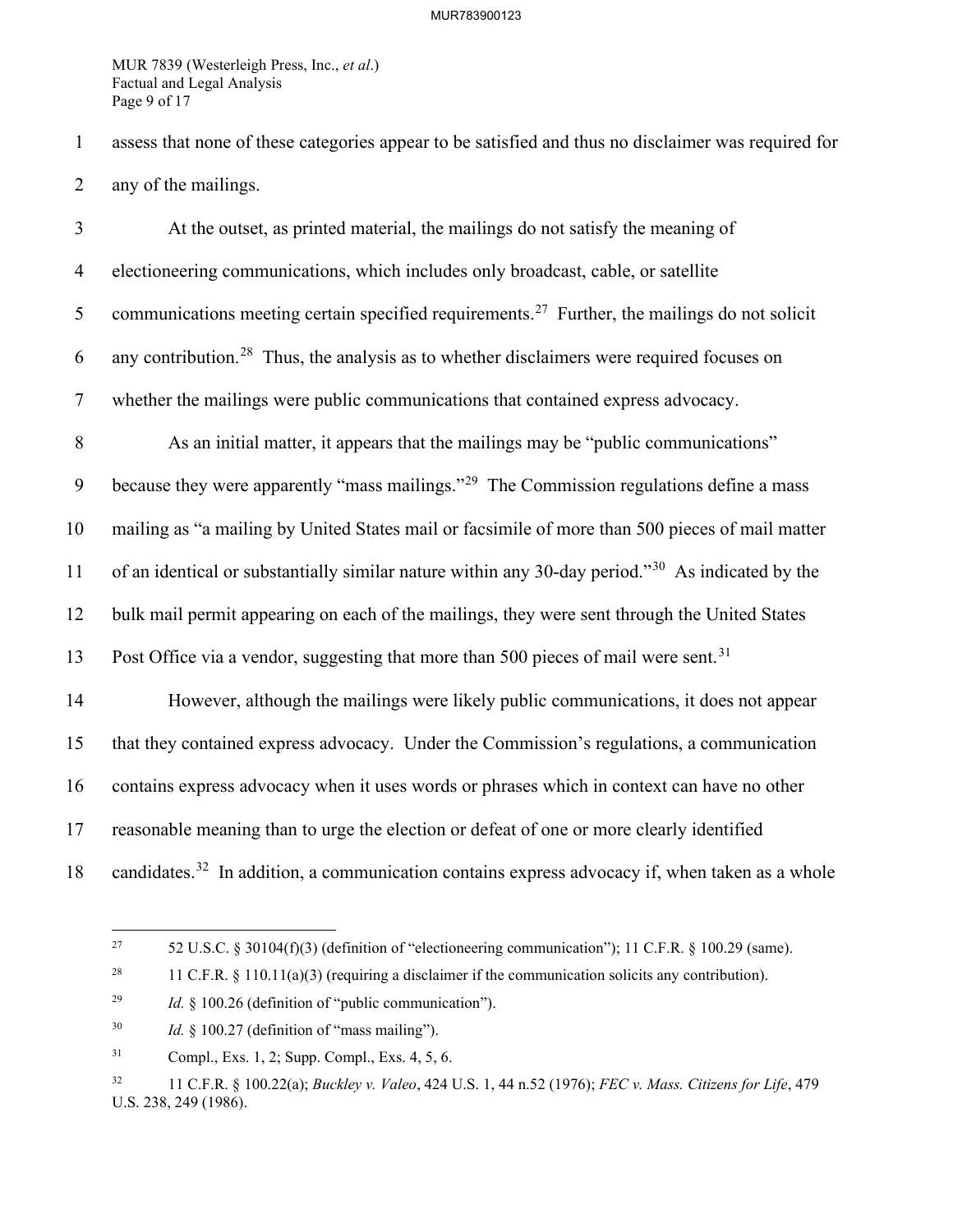MUR 7839 (Westerleigh Press, Inc., *et al*.) Factual and Legal Analysis Page 10 of 17

| $\mathbf{1}$   | and with limited reference to external events, it "could only be interpreted by a reasonable person                                                                                                             |  |  |
|----------------|-----------------------------------------------------------------------------------------------------------------------------------------------------------------------------------------------------------------|--|--|
| $\overline{2}$ | as containing advocacy of the election or defeat of one or more clearly identified candidates,"                                                                                                                 |  |  |
| 3              | because it contains an "electoral portion" that is "unmistakable, unambiguous, and suggestive of                                                                                                                |  |  |
| $\overline{4}$ | only one meaning" and "reasonable minds could not differ as to whether it encourages actions to                                                                                                                 |  |  |
| 5              | elect or defeat one or more clearly identified candidates or encourages some other kind of                                                                                                                      |  |  |
| 6              | action."33                                                                                                                                                                                                      |  |  |
| $\tau$         | Here, the mailings discuss either the candidate's purported position on a policy or                                                                                                                             |  |  |
| $8\,$          | pending legislation. For instance:                                                                                                                                                                              |  |  |
| 9              | Mail piece #1: "Steve Daines is on a government spending spree."; $34$<br>$\bullet$                                                                                                                             |  |  |
| 10<br>11<br>12 | Mail piece #2: "Even before the pandemic Steve Daines voted for over \$2 trillion in new<br>$\bullet$<br>government spending Montana families are footing the bill for Steve Daines's<br>spending spree."; $35$ |  |  |
| 13<br>14       | Mail piece #3: "Why is Dan Sullivan turning his back on Donald Trump and sticking up<br>for China?"; <sup>36</sup>                                                                                              |  |  |
| 15             | Mail piece #4: "Dan Sullivan is on a government spending spree."; $37$                                                                                                                                          |  |  |
| 16<br>17       | Mail piece #5 "Lindsay Graham wants to let the government round up guns. Will They<br>$\bullet$<br>come for yours?" 38                                                                                          |  |  |
| 18             | The exhortations in each of these mailings relate to asking the person — each of the                                                                                                                            |  |  |
| 19             | featured candidates were incumbents — to change their purported policy position:                                                                                                                                |  |  |

- <span id="page-10-2"></span>35 *Id*., Ex. 2.
- <span id="page-10-3"></span>36 Supp. Compl., Ex. 4.
- <span id="page-10-4"></span>37 *Id*., Ex. 5.
- <span id="page-10-5"></span>38 *Id*., Ex. 6.

<span id="page-10-0"></span><sup>33 11</sup> C.F.R. § 100.22(b).

<span id="page-10-1"></span><sup>34</sup> Compl., Ex. 1.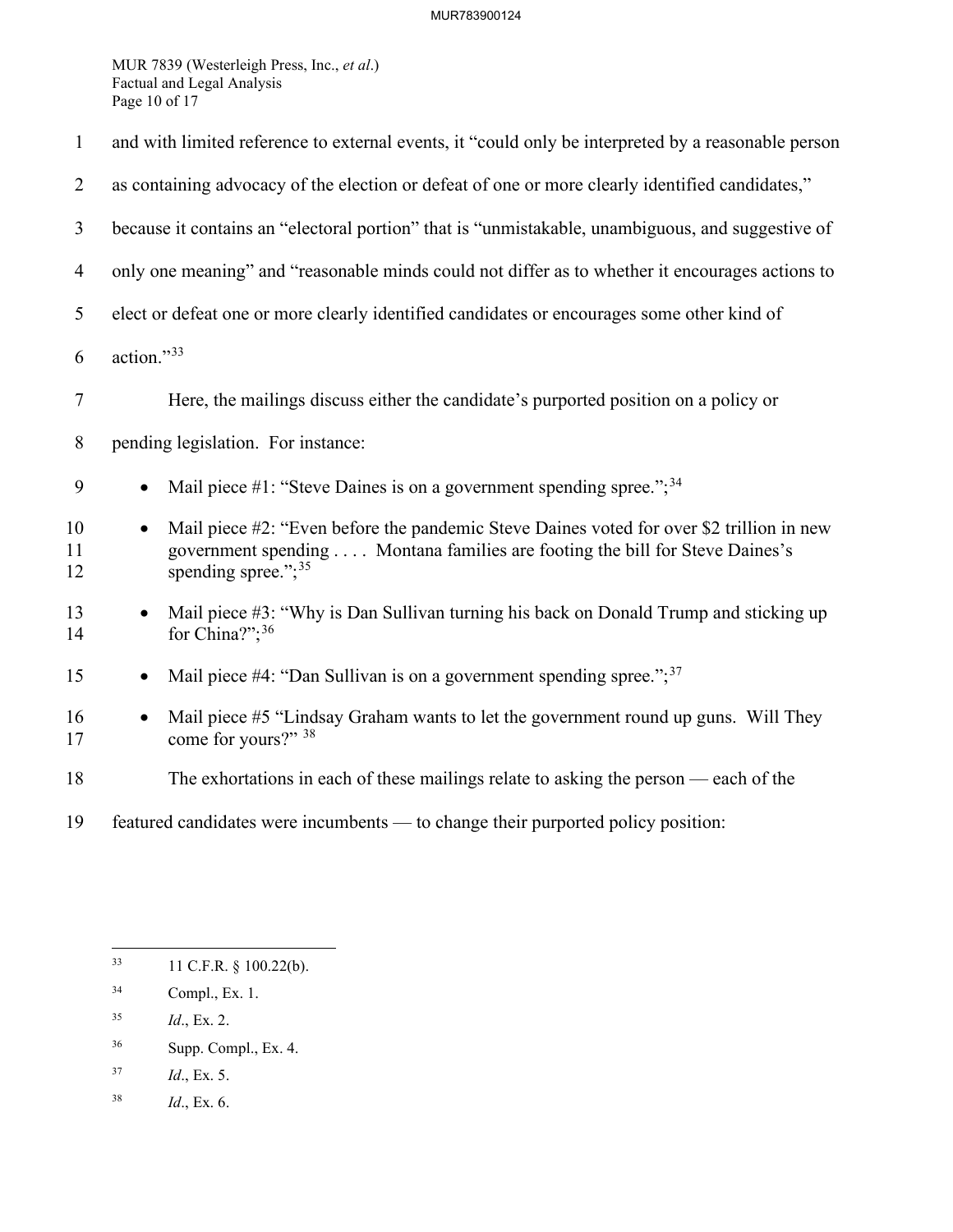#### MUR783900125

MUR 7839 (Westerleigh Press, Inc., *et al*.) Factual and Legal Analysis Page 11 of 17

- 1 Mail piece #1: "Call Steve Daines at 202-224-2651 and tell him to stop spending our 2 families into government debt.";<sup>[39](#page-11-0)</sup>
- 3 Mail piece #2: "Call Steve Daines at 202-224-2651 and tell him to stop spending our 4 families into government debt."; $40$
- 5 Mail piece #3: "Call Dan Sullivan at 202-224-2651 and tell him to start standing up to 6 China."; $41$
- 7 Mail piece #4: "Call Dan Sullivan at 202-224-3004 and tell him to stop spending our 8 families into government debt.";<sup>[42](#page-11-3)</sup>
- 9 Mail piece #5 "Call Lindsey Graham at 202-224-5972 and tell him to protect the Second 10 Amendment." <sup>[43](#page-11-4)</sup>
- 11 Given that each of the exhortations is followed by an incumbent's congressional phone
- 12 number, the "tell him" call to action could be interpreted as a request to call and express
- 13 disapproval of a vote or stance on policy. There is no express exhortation to vote against the
- 14 incumbent. The mailings do not contain any reference to an election or call on the reader to take
- 15 any electoral action. Although the third mailing mentions Donald J. Trump, who was at the time
- 16 a presidential candidate *i.e.*, "Why is Dan Sullivan turning his back on Donald Trump and
- 17 sticking up for China?" Trump was also the President of the United States and this could be
- 18 interpreted as a call to action for Sullivan to align himself with the president's stance on foreign
- 19 policy. Thus, the mail pieces do not contain express advocacy under  $100.22(a)$ .<sup>[44](#page-11-5)</sup>

- <span id="page-11-2"></span>41 Supp. Compl., Ex. 4.
- <span id="page-11-3"></span>42 *Id*., Ex. 5.
- <span id="page-11-4"></span>43 *Id*., Ex. 6.

<span id="page-11-0"></span><sup>39</sup> Compl., Ex. 1.

<span id="page-11-1"></span><sup>40</sup> *Id*., Ex. 2.

<span id="page-11-5"></span><sup>44</sup> *See, e.g.*, Factual and Legal Analysis at 5-6, MUR 6311 (Americans for Prosperity) (finding no reason to believe where ad's exhortation "Tell [a Congressperson we] won't forget" followed by a phone number "could be interpreted as a request to call and express disapproval of the vote"); Advisory Opinion 2012-11 at 6-7 (Free Speech) (finding no express advocacy where an ad encouraged viewers to "call" an incumbent president to voice disapproval of his tax policy).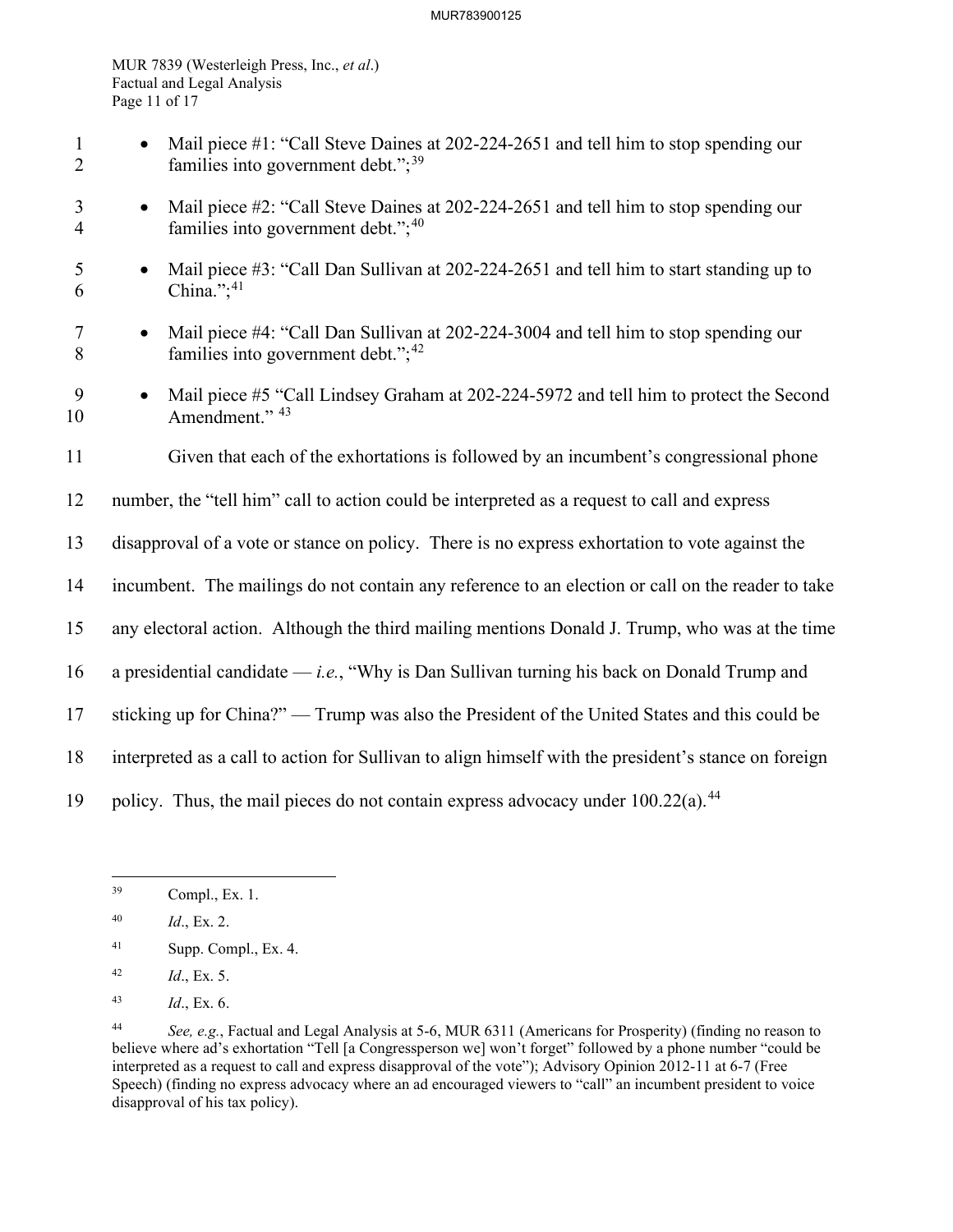MUR 7839 (Westerleigh Press, Inc., *et al*.) Factual and Legal Analysis Page 12 of 17

| $\mathbf{1}$   | In its explanation and justification for section 100.22(b), the Commission stated,                           |
|----------------|--------------------------------------------------------------------------------------------------------------|
| $\overline{2}$ | "communications discussing or commenting on a candidate's character, qualifications or                       |
| 3              | accomplishments are considered express advocacy under new section 100.22(b) if, in context,                  |
| $\overline{4}$ | they can have no other reasonable meaning than to encourage actions to elect or defeat the                   |
| 5              | candidate in question." <sup>45</sup> Here, the mail pieces do not comment on the candidate's character,     |
| 6              | qualifications or accomplishments. Moreover, they do not refer to the incumbents as candidates               |
| $\tau$         | in a federal election and do not mention their political opponents. <sup>46</sup> While the mail pieces were |
| 8              | sent 12 days before the election, the focus of the communications is on the incumbents' stances              |
| 9              | on policy or pending legislation, and the target of the advertisement is a current officeholder with         |
| 10             | the ability to effect change on the policy. Thus, the mail pieces do not constitute express                  |
| 11             | advocacy under 11 C.F.R. § 100.22(b). <sup>47</sup>                                                          |
| 12             | Accordingly, because the mailings were not electioneering communications, did not                            |
| 13             | solicit a contribution, and were not public communications that contained express advocacy, and              |
| 14             | there is no information to suggest that the senders were political committees, there were no                 |
| 15             | obligations for the senders to include disclaimers.                                                          |

<span id="page-12-0"></span><sup>45</sup> Express Advocacy; Independent Expenditures; Corporate and Labor Organization Expenditures, 60 Fed. Reg. 35,292, 35,295 (July 6, 1995).

<span id="page-12-1"></span>Factual & Legal Analysis at 5-6, MUR 5854 (The Lantern Project) (finding no express advocacy where "the overwhelming focus of the communication is on issues and [the officeholder's] policies or positions on those issues" and the communications "lack . . . any electoral directives").

<span id="page-12-2"></span><sup>47</sup> Factual & Legal Analysis at 4-5, MUR 7150 (New Yorkers Together) (finding no reason to believe the respondent violated the disclaimer or independent expenditure reporting requirements of the Act, where the mailing included a candidate's statements on abortion and alleged disregard for women's health, yet did not contain express advocacy because it did not mention the candidate as a federal candidate, did not mention the federal election, and did not exhort recipients to vote for the candidate, and contained an exhortation to vote against a state candidate); Factual & Legal Analysis at 6-8, MUR 6122 (Nat'l Ass'n of Home Builders) (finding no reason to believe respondent made prohibited in-kind contribution because, on the whole, the subject mailing lacked a clear directive to take electoral action and was, therefore, not express advocacy).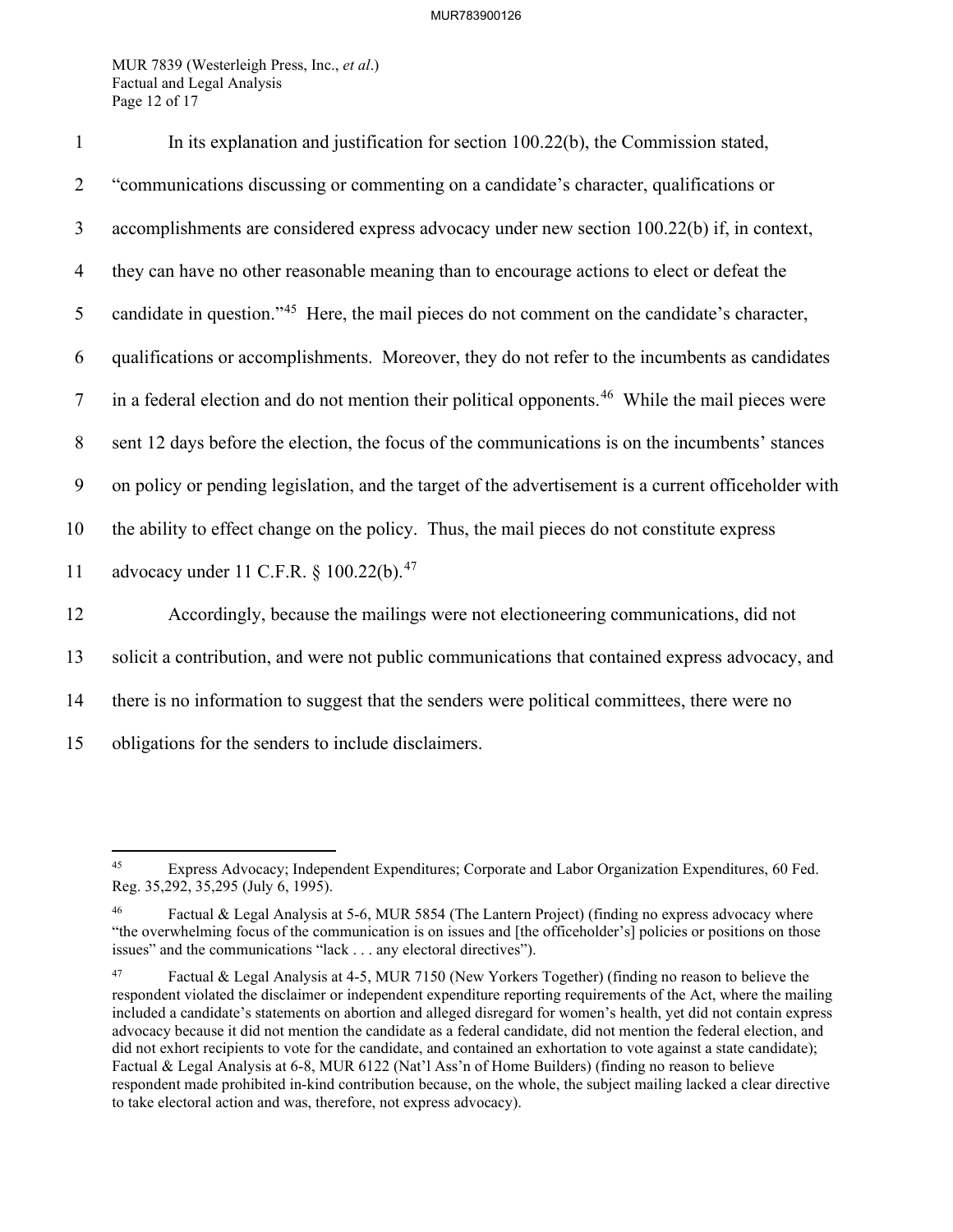MUR 7839 (Westerleigh Press, Inc., *et al*.) Factual and Legal Analysis Page 13 of 17

| $\mathbf{1}$             | Therefore, there is no reason to believe Westerleigh Press, Inc. and Unknown                                                                                                                |
|--------------------------|---------------------------------------------------------------------------------------------------------------------------------------------------------------------------------------------|
| $\overline{2}$           | Respondents violated 52 U.S.C. § 30120 by failing to include required disclaimers. <sup>48</sup>                                                                                            |
| 3<br>$\overline{4}$<br>5 | <b>B.</b><br>The Commission Finds No Reason to Believe that Westerleigh Press and<br>Unknown Respondents Violated the Reporting Requirements Relating to<br><b>Independent Expenditures</b> |
| 6                        | The term "independent expenditure" means an expenditure by a person for a                                                                                                                   |
| $\tau$                   | communication that expressly advocates the election or defeat of a clearly identified candidate;                                                                                            |
| $8\phantom{.}$           | and that is not made in cooperation, consultation, or concert with or at the request or suggestion                                                                                          |
| 9                        | of such candidate, his or her authorized political committee, their agents or a political party                                                                                             |
| 10                       | committee or its agents. <sup>49</sup> Persons other than political committees who make independent                                                                                         |
| 11                       | expenditures aggregating more than \$250 in a calendar year must file reports of independent                                                                                                |
| 12                       | expenditures. <sup>50</sup> Political committees and other persons that make or contract to make                                                                                            |
| 13                       | independent expenditures after the 20th day, but more than 24 hours, before an election must                                                                                                |
| 14                       | disclose the activity within 24 hours each time that the expenditures aggregate \$1,000 or                                                                                                  |
| 15                       | more. <sup>51</sup>                                                                                                                                                                         |
| 16                       | The Complaint alleges that Westerleigh Press and/or its unidentified customers, i.e.,                                                                                                       |
| 17                       | whoever paid for the mailings, which were sent 12 day before the election, failed to report                                                                                                 |
| 18                       | independent expenditures within the required 24 hours. <sup>52</sup> Regardless of whether the unidentified                                                                                 |

<span id="page-13-2"></span>50 52 U.S.C. § 30104(c)(1); *see also* 11 C.F.R. §§ 104.4, 109.10(b).

- <span id="page-13-3"></span>51 52 U.S.C. § 30104(g)(1); 11 C.F.R §§ 104.4(c), 109.10(d).
- <span id="page-13-4"></span>52 Compl. at 3; Supp. Compl. at 4.

<span id="page-13-0"></span><sup>48</sup> We note that a vendor is not liable for the disclaimer requirements of its customers. *See* 52 U.S.C. § 30120(a); 11 C.F.R. § 110.11(a); Factual & Legal Analysis at 9, MUR 5158 (Brady Campaign to Prevent Gun Violence) ("[C]ommittees, not vendors, are responsible for ensuring that proper disclaimers appear on communications.") (citing MUR 4759 (Maloof); MUR 4741 (Mary Bono Committee); MUR 3682 (Fox for Congress Committee)).

<span id="page-13-1"></span><sup>49 52</sup> U.S.C. § 30101(17); 11 C.F.R § 100.16.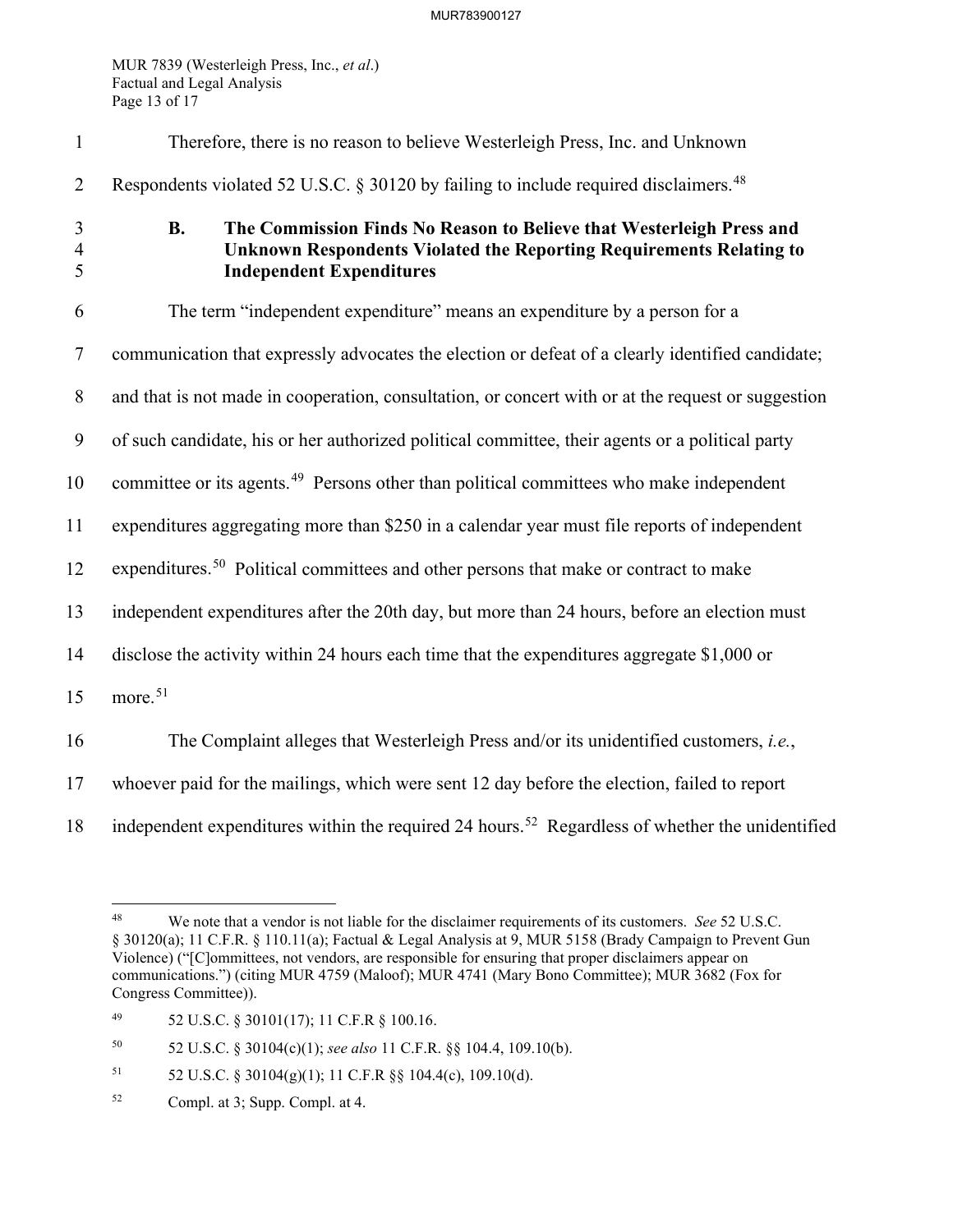MUR 7839 (Westerleigh Press, Inc., *et al*.) Factual and Legal Analysis Page 14 of 17

| $\mathbf{1}$             | Westerleigh Press customers were political committees, under 52 U.S.C. § 30104(g)(1), they                                                                                                                                                                         |
|--------------------------|--------------------------------------------------------------------------------------------------------------------------------------------------------------------------------------------------------------------------------------------------------------------|
| $\overline{2}$           | would still have an obligation to report independent expenditures aggregating in excess of                                                                                                                                                                         |
| $\overline{3}$           | \$1,000 within 24 hours of the expenditures. The same is true for Westerleigh Press if it were the                                                                                                                                                                 |
| $\overline{4}$           | payor. However, because we conclude that the mailings do not contain express advocacy, <sup>53</sup> they                                                                                                                                                          |
| 5                        | are not independent expenditures and would not be required to be reported as such.                                                                                                                                                                                 |
| 6                        | Therefore, there is no reason to believe Westerleigh Press, Inc. and Unknown                                                                                                                                                                                       |
| $\tau$                   | Respondents violated 52 U.S.C. § 30104(c) by failing to report independent expenditures.                                                                                                                                                                           |
| 8<br>9<br>10<br>11<br>12 | $\mathbf{C}$ .<br>The Commission Finds No Reason to Believe that Westerleigh Press and<br><b>Unknown Respondents Made, and Respondent Committees Knowingly</b><br>Accepted and Failed to Report, Excessive or Prohibited In-Kind Corporate<br><b>Contributions</b> |
| 13                       | Political committees must report their financial activity, including their receipts and                                                                                                                                                                            |
| 14                       | disbursements in accordance with the provisions of the Act and Commission regulations. <sup>54</sup> Each                                                                                                                                                          |
| 15                       | political committee must report the name, mailing address, occupation, and employer of any                                                                                                                                                                         |
| 16                       | individual who contributes more than \$200 to the committee in a calendar year, along with the                                                                                                                                                                     |
| 17                       | amount and date of the individual's contributions. <sup>55</sup> Among other required itemizations, the                                                                                                                                                            |
| 18                       | report must include the identification of each political committee making a contribution to the                                                                                                                                                                    |
| 19                       | reporting committee together with the date and amount of the contribution. <sup>56</sup> Under the Act, a                                                                                                                                                          |
| 20                       | "contribution" includes "any gift, subscription, loan, advance, or deposit of money or anything of                                                                                                                                                                 |
| 21                       | value made by any person for the purpose of influencing any election for Federal office. <sup>57</sup> The                                                                                                                                                         |

<span id="page-14-0"></span><sup>53</sup> Part III[.A.](#page-7-5) 

<span id="page-14-1"></span><sup>54 52</sup> U.S.C. § 30104(b)(2), (4); 11 C.F.R. § 104.3(a), (b).

<span id="page-14-2"></span><sup>55</sup> 52 U.S.C. § 30104(b)(3)(A); 11 C.F.R. § 104.3(a)(4)(i).

<span id="page-14-3"></span><sup>56 52</sup> U.S.C. § 30104(b)(3)(B); 11 C.F.R. § 104.3(a)(4)(ii).

<span id="page-14-4"></span><sup>57 52</sup> U.S.C. § 30101(8)(A); 11 C.F.R. § 100.52.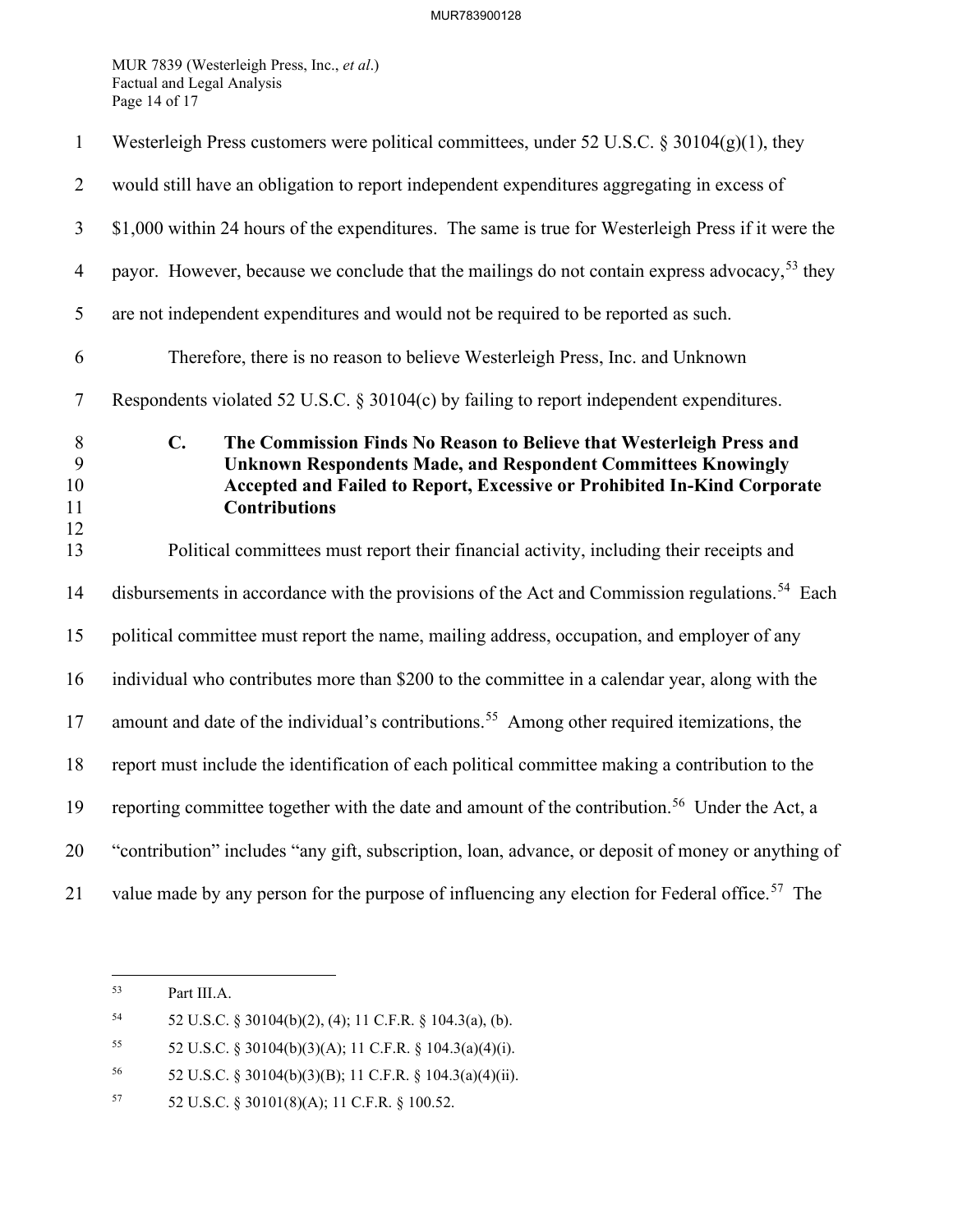MUR 7839 (Westerleigh Press, Inc., *et al*.) Factual and Legal Analysis Page 15 of 17

| $\mathbf{1}$   | term "anything of value" includes "all in-kind contributions." <sup>58</sup> In- kind contributions include |
|----------------|-------------------------------------------------------------------------------------------------------------|
| $\overline{2}$ | "coordinated expenditures," that is, expenditures "made by any person in cooperation,                       |
| $\mathfrak{Z}$ | consultation or in concert, with, or at the request or suggestion of, a candidate, his [or her]             |
| $\overline{4}$ | authorized committees, or their agents." <sup>59</sup> Under Commission regulations, a communication is     |
| 5              | coordinated and treated as an in-kind contribution when it is: (1) paid for by a third-party; (2)           |
| 6              | satisfies one of five content standards; and (3) satisfies one of five conduct standards. <sup>60</sup>     |
| $\tau$         | The Act limits the amount an individual may contribute to a candidate's authorized                          |
| $8\phantom{.}$ | committee per election (\$2,800 during the 2020 election cycle) and limits the amount a candidate           |
| 9              | committee may contribute to another candidate committee per election (\$2,000 during the 2020               |
| 10             | election cycle). <sup>61</sup> Likewise, the Act prohibits any candidate or committee from knowingly        |
| 11             | accepting an excessive contribution. <sup>62</sup> The Act prohibits corporations from making               |
| 12             | contributions to federal candidates, and likewise bars candidates, political committees (other than         |
| 13             | independent expenditure-only political committees and committees with hybrid accounts), and                 |
| 14             | other persons, from knowingly accepting or receiving corporate contributions. <sup>63</sup>                 |
| 15             | The Complaint alleges that Westerleigh Press or Unknown Respondents may have                                |
| 16             | coordinated the mailings with the campaigns of the incumbents' opponents. <sup>64</sup> However, as         |

<span id="page-15-1"></span>59 52 U.S.C. § 30116(a)(7)(B); 11 C.F.R. § 109.20.

<span id="page-15-4"></span>62 52 U.S.C. § 30116(f), *see also* 11 C.F.R. § 110.9.

<span id="page-15-5"></span>63 52 U.S.C. § 30118(a); 11 C.F.R. § 114.2(a), (d).

<span id="page-15-0"></span><sup>58 11</sup> C.F.R. § 100.52(d).

<span id="page-15-2"></span><sup>60 11</sup> C.F.R. § 109.21(a).

<span id="page-15-3"></span><sup>61 52</sup> U.S.C. § 30116(a)(1)(A); *see also* 11 C.F.R. § 110.1(b); Price Index Adjustments for Contribution and Expenditure Limitations and Lobbyist Bundling Disclosure Threshold, 84 Fed. Reg. 2,504, 2,505 (Feb. 7, 2019) (adjusting certain limitations for the 2019-2020 election cycle).

<span id="page-15-6"></span><sup>64</sup> Compl. at 2-3; Supp. Compl. at 3-4.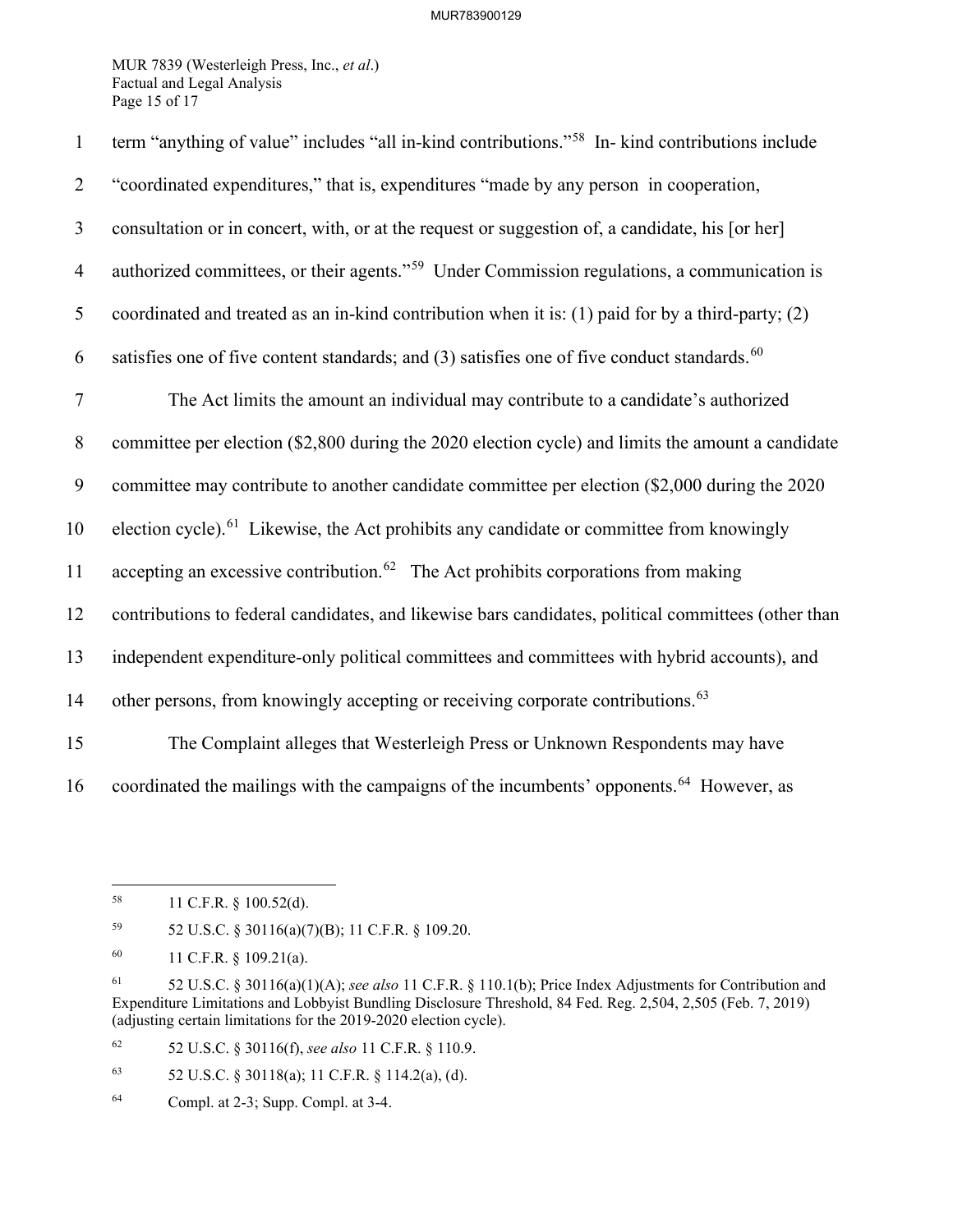MUR 7839 (Westerleigh Press, Inc., *et al*.) Factual and Legal Analysis Page 16 of 17

1 explained below, the Commission's three-prong coordinated communication regulation<sup>[65](#page-16-0)</sup> does 2 not appear to be satisfied.

There is no information satisfying the conduct prong,  $66$  *i.e.*, there is nothing to suggest 4 that Westerleigh Press or its unidentified customers coordinated with the Harrison, Gross, or 5 Bullock Committees. In support of its coordination allegation, the Complaint points to 6 Westerleigh Press's website on which it "describes itself as having specialty knowledge and 7 information about 'political printing' and that 'Westerleigh Press is the nationwide leader in 8 union political print and mail,' and identifies several Democratic candidates as clients."<sup>[67](#page-16-2)</sup> 9 According to the Complaint, "Westerleigh Press, as an experienced 'political printer,' is well 10 aware of the requirements of federal law regarding the inclusion of disclaimers and information 11 as to the source of payment for political mailings about federal candidates and campaigns. 12 Westerleigh Press has conspired with unknown Democratic operatives and/or committees to 13 violate federal law  $\ldots$  .  $\frac{1568}{156}$  $\frac{1568}{156}$  $\frac{1568}{156}$ 14 The Complaint does not provide any specific factual support for its general allegations 15 that the mail pieces were made at the request or suggestion of the Respondent Committees, or 16 that they had substantial discussion in or material involvement in the creation, production, or 17 distribution of the mail pieces. Further, although we do not know the identities of the 18 anonymous senders, the Respondent Committees all deny that they coordinated with anyone

<span id="page-16-0"></span>19 about the mailings, and the response from the Gross Committee included a sworn declaration

<sup>65 11</sup> C.F.R. § 109.21.

<span id="page-16-1"></span><sup>66 11</sup> C.F.R.  $\S$  109.21(a)(3), (d).

<span id="page-16-2"></span><sup>67</sup> Compl. at 1 (citing *Political Printing. Your premier union printer for all your campaign resources,* Westerleigh Press, Inc., [https://wpprinting.com/political-printing/,](https://wpprinting.com/political-printing/) (last visited Dec. 29, 2021)).

<span id="page-16-3"></span><sup>68</sup> *Id*. at 1.